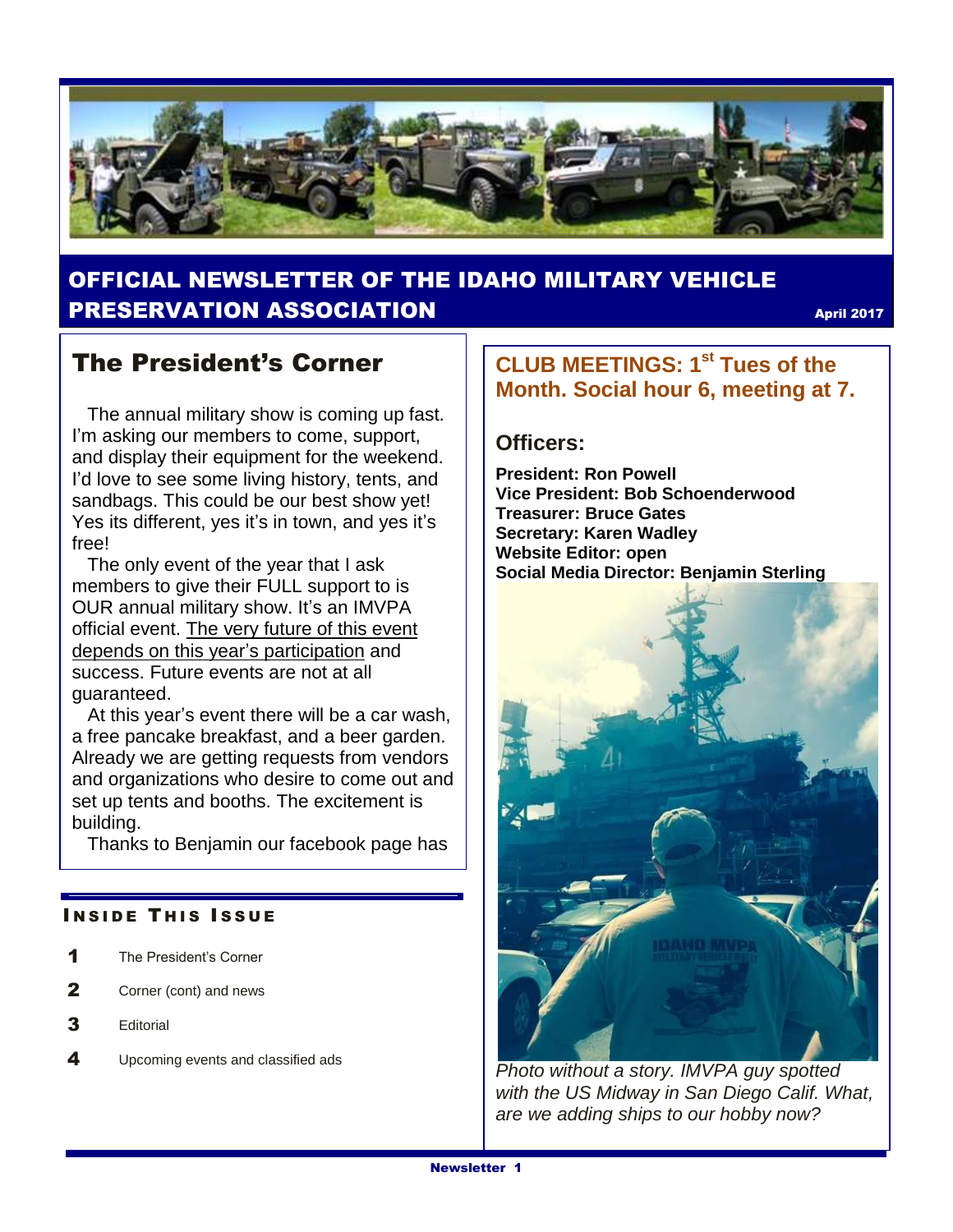been revitalized and that will help get the word out. He has uploaded the newest flyer there which can be shared with families and friends. Our flyer is also on the website. At the last meeting we asked every member to share 10 flyers with others. You can post them around town, email to friends, share on social media, or hand them out at work. We have already arranged for the event to run in the MVPA magazine.

 About the MVPA. Are you a member, and if not, why not? Only about 1/3 of our members are, and that concerns me. This international organization fights for our hobby, publishes informative magazines, maintains informative web pages, and has conventions all over. They also do much more. I strongly recommend them so check them out today.

 Finally, I would love to see members contribute to the newsletter. What are your stories? What are your adventures? You don't have to major in English literature to write an article. We are neither graded nor critiqued. Let's hear about what interests you! -Ron

 $\mathbf{e}^{\mathbf{e}}_{\mathbf{e}}$ 

## **It was in the news.**

- Send in your dues to Bruce now!

- Wanted: your newsletter articles, pictures, or editorials. Send them to Ron.

- The website stays updated. Who would have known right? You can get your info there at [www.idahomvpa.org](http://www.idahomvpa.org/)

-We want to thank Benjamin S for volunteering to be our social media guru. He has merged the old facebook page into a new one. Please go out and share with friends.

-April meeting is at Ron's house. Brats and Kraut provided. Bring a side dish if desired. How to get there? Address is 2592 N Dalton lane in Boise. This is near Ustic and Maple Grove. Turn south at the Cat Doctor on Dalton and you will find it!  $\frac{1}{2}$ 

## **Future Meetings:**

**April Meeting**: President Ron's house, 2592 N Dalton Ln, Boise ID.

**May Meeting**: Larry Carrol's place; 2283 Elliot street, Eagle ID.

**June Meeting**: open: any volunteers? **July Meeting**: no July meeting will be held due to the military show and  $4<sup>th</sup>$  of July holiday!

Photos:

This is the where the Military Show will be. Will there be snow in June? Well it's Idaho, so there' snow knowing. Uh, that was bad yeah.



The circled area is where the show will take place. To the right is general parking. Vendors will have as much as space as they need. Our Military Vehicles will be arranged in static display.

❖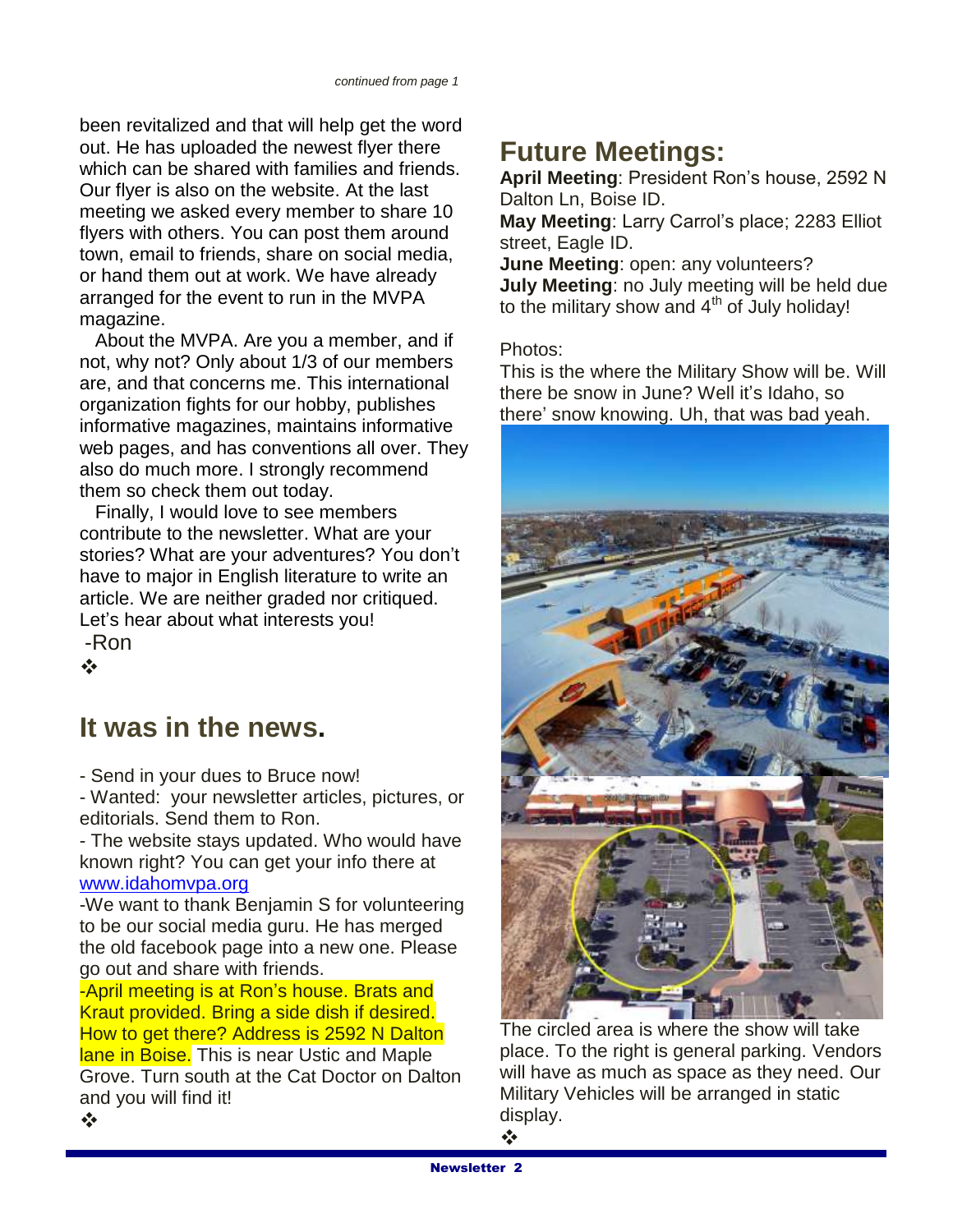# **Your Military Vehicle is Done; now what?**

#### **By Ron P**

 You are dedicated to preserving military history, and the proof is that amazing military vehicle you have! I bet you can easily recall the day when your vehicle was done, it looked amazing, and performed flawlessly. Whether you bought it or built it, there was still the long search, the research, and tying up all the loose ends. No doubt it included a real investment in time and money. I often wonder what motivates people to be so dedicated in this hobby?

 For many it's the journey that is the thrill. That may include the search, the ultimate deal, finding parts, and turning wrenches. For others it's the destination that counts; the thrill of the drive or rolling through the parade. Whether you bought it or built it, or somewhere in between, eventually you may come to the point of "now what"?

 For some, one is enough! Others answer the question by getting another one of course, until your garage is a small motor pool. I've seen folks in the hobby build bigger and bigger each time, until they have a tank or even an airplane. It's quite an addiction, isn't it?!

 Others load up their vehicle(s) with military gear, such as helmets, weapons, and packs. I like to think of this as living history, where the display is part of the experience, and it may even include a tent, cot and sandbags. Of course there are some vehicles so loaded down "with combat load" that one can barely see what's underneath!

 Then there are the re-enactors. I admire their dedication, as I dare say they are the most committed of all. You can bet their uniform and "kit" is flawlessly historically correct. Reenacting is popular in the US, be it revolutionary war, civil war, or WW2. Personally I think it would be a lot of fun, but wonder if active battles aren't for the "much" younger crowd.

 Getting back to living history now. I think this is one of the best ways to enjoy our hobby. I admire Don and Karen Wadley, who among others, are absolutely dedicated to educating the public about our military history. This is the premise of the IMVPA after all. I love it when they dress the part and "live" in the time period they portray. And do you recall our brothers and sisters in Battle Group Idaho? When they set up their displays, you can bet they know every detail about every weapon, every button, and every stitch on their uniform.

 As a prior military history teacher myself, I completely understand, support and admire those of you who strive to go the extra mile and expand our hobby in these ways. And let's be honest, it's fun isn't it!! So yes you have a lot of options, once your MV is done. Don't get discouraged or bored with the hobby. There is so much more to do.



*Photos:*

*Above left: the Carrol brothers own this beautiful halftrack named "old expendable". They also own a M38 that needs restoration and a M1008 CUCV they are doing engine work to. Our newest member, General Walt showed us these two restored beauties; a MB and GMC 1.5 ton. Some of our members have only one vehicle, others have several. How many do you have? Let us know!*